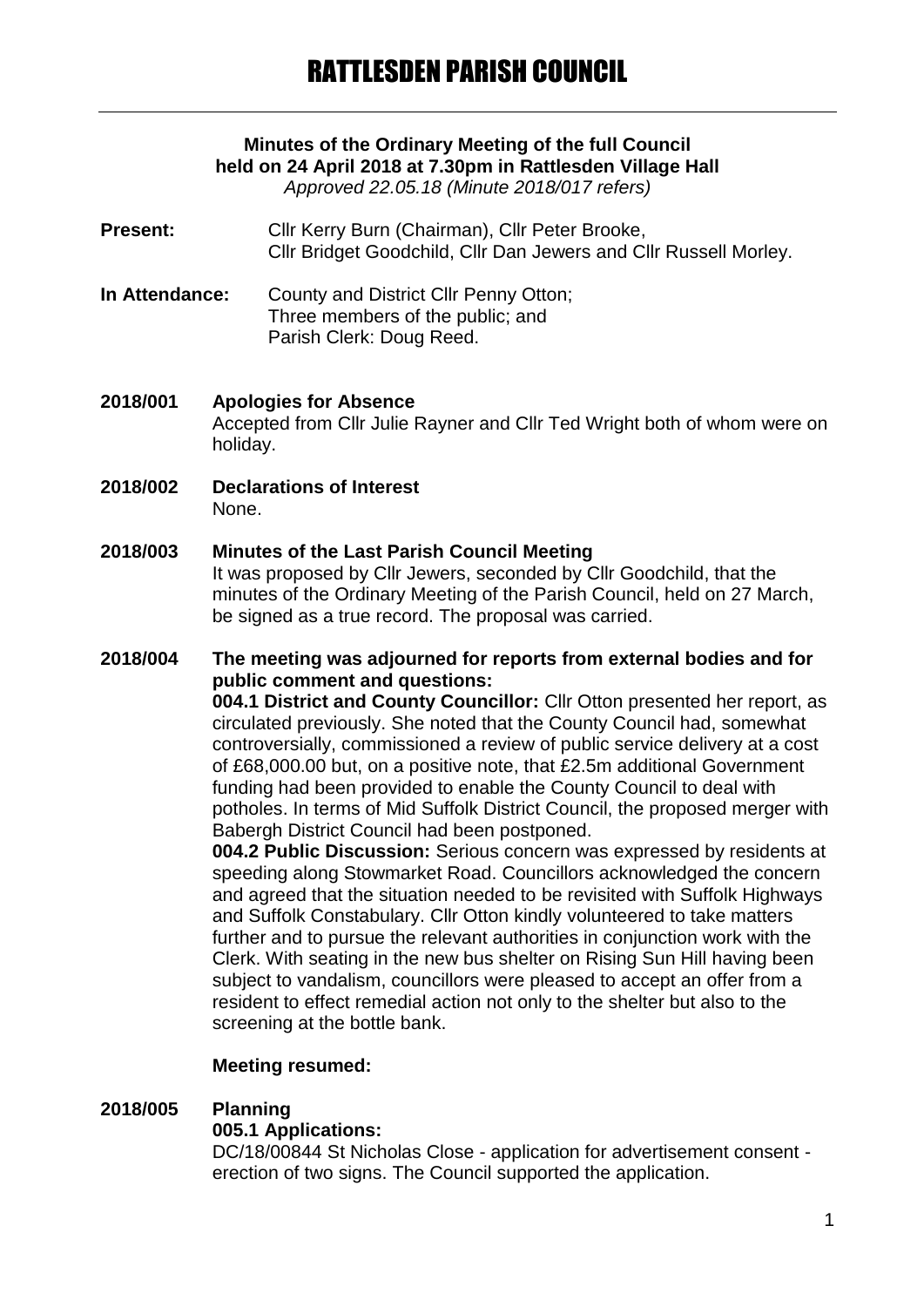**005.2 Applications - Responses:** There were no applications which had had to be considered in advance of the meeting because of their deadlines. **005.3 Decisions:** It was noted that application DC/18/01136 Keepers Mead, Lower Road had been granted.

# **2018/006 Finance**

**006.1 Financial Report:** The report to 31 March was received. It was noted that the TSB current account stood at £2,409.12 and the deposit account at £13,507.85 further to which it was proposed by Cllr Burn, seconded by Cllr Morley, that the reconciliation be approved and duly signed. The proposal was carried.

**006.2 Payments and Income:** It was proposed by Cllr Morley, seconded by Cllr Goodchild, that the schedule of payments be approved. The proposal was carried. The schedule comprised the following:

- Litter-picker: salary (April) £151.35;
- Clerk: salary (April) £329.80;
- $\leftrightarrow$  HMRC: PAYE (April) £82.40;
- ◆ Suffolk County Council: allotment rent £34.00:
- ◆ Mid Suffolk District Council: annual cost for bin emptying £395.00 + £79.00 VAT;
- Suffolk Association of Local Councils: subscription £367.97; and

 Clerk: reimbursement of data protection registration cost - £35.00. Income received was duly noted as follows:

- TSB: business (deposit) account interest (April) £0.57;
- Mid Suffolk District Council: precept (part 1) £6,295.00;
- L.Fulcher: Cemetery fees £100.00;
- ◆ East of England Co-operative Society Funeral Services: Cemetery fees - £75.00;
- Andrew Bingham Independent Funeral Service: Cemetery fees £188.00; and
- J.Wright (Stonemason): Cemetery fees £75.00.

**006.3 Budget 2018-2019:** It was proposed by Cllr Burn, seconded by Cllr Brooke, that the budget for 2018-2019, updated to reflect money carried forward from 2017-2018 and further known costs, be approved. The proposal was carried.

# **2018/007 Council Governance**

**007.1 New Legislation, Codes or Regulatory Issues:** The Clerk reported that new Model Standing Orders had been published by the National Association of Local Councils. Any changes needed to the Council standing orders would be presented to the Ordinary Meeting in June. It was also reported that a procedural change, affecting external reports to and public comment at Council meetings, had been announced which would impact upon agendas hereafter. The Clerk would implement the change effective as of the Annual Meeting of the Council in May.

**007.2 Risk Register, Policies and Internal Controls:** There were no decisions or actions which impacted upon the Council risk register, policies or internal controls.